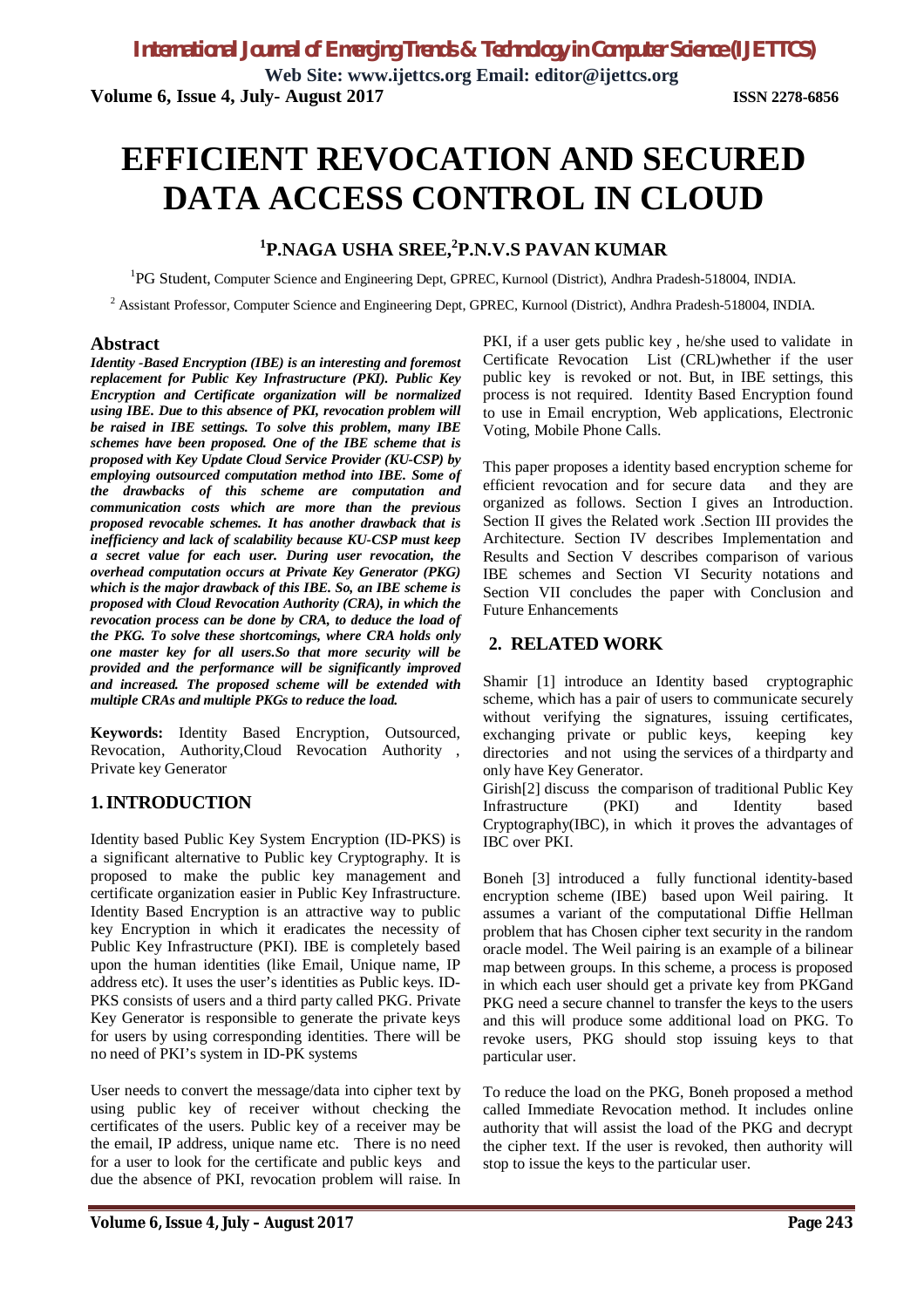**Web Site: www.ijettcs.org Email: editor@ijettcs.org**

## **Volume 6, Issue 4, July- August 2017 ISSN 2278-6856**

Boldyreva[4] proposed the most prominent solution that the senders needs to use time periods during encrypting, and allthe receivers (regardless of whether their keys have been misbehaving or not) to update their private keys regularly by consulting the trusted authority. But this solution does not perform well because as the number of user's increases, the key updates of various users also increases. So, it becomes a bottleneck .So, an IBE scheme is proposed that increases effectiveness of the key-updates on the side of the trusted party to the users. This scheme is constructed on the ideas of the Fuzzy IBE and binary tree data structure which is probably secure.

This revocable IBE scheme is based on the concept of the Fuzzy IBE [5] and which takes the complete sub tree method to reduce the number of key updates from linear to logarithmic for the number of users and by using the binary tree data structure, the scheme efficiently alleviates the key-update load of the PKG. Some IBE and HIBE[6][7][8][9][10][11] schemes are proposed in this schema, but these schemes used sub tree to reduce the updates from logarithmic for the users and it uses secure channel for transmission of the private keys to the users.

In all schemes, no other authority will share the responsibility of user revocation. In Tseng and Tsai's propose a revocable IBE scheme [12], in which a public channel will be used instead of secure channel to transmit the private keys to the users. User's private key consists of two component keys one is an identity key and another one is time update key where as an identity key is fixed and time update key will change depending upon time periods. In order to alleviate the load of the PKG, Li *et al*.[13] employed a key update cloud service provider (KU-CSP) to share the responsibilityof user revocation.

Wherever, one of the main problems of IBE is the overhead computation at Private Key Generator (PKG) during user revocation. An outsourcing computation of IBE revocation scheme is a proposed to deduce all the key generation related operations like key-issuing and keyupdate and leaving only a consistent number of normal and elementary operations for PKG and eligible users to perform locally. There are several existing schemes which are based upon the concept called Attribute Based Encryption (ABE). In this context, this particular scheme uses attributes sets for encrypting data and uses attributes keys with the access structures for decrypting the data. Several ABE schemes are proposed which are completely based on the binary tree for reissuing and uses a secure channel to transmit the user's keys

#### **3. .ARCHITECTURE OF PROPOSED SYSTEM**

This section will explain the complete architecture of the proposed system.

#### **3.1 Basic Concepts**

Bilinear pairings [15] and notations are needed to build the proposed revocable scheme.

#### **3.1.1 Bilinear Pairings**

Let A, M are two cyclic groups. A be the additive cyclic group and M is Multiplicative cyclic group of same order and P be the generator of A

The mapping e: A, M be admissible map when it possesses three properties:

- 1) Bilinearity : e(aP, bQ)= e(P,Q)abwhere a,b belongs to Z and P,Q belongs to A.
- 2) Non degeneracy: e(P,P) is not equal to 1
- 3) Computable: 'e' be calculated in significant manner.

#### **3.1.2 Hypothesis**

#### **Decisional Bilinear Diffie-Hellman (DBDH) problem:**

Let A, M are two cyclic groups and P be the generator of A. Let e be the mapping that is A X A maps to M .The problem exists in mapping (A, M, e) where P,aP, bP,cP belongs to A and any values like a,b,c belongs to Z and T may be any value belongs to M if declare  $T= e(P,P)^{abc}$ 

#### **3.1.3 DBDH Notation**

The notion exists in  $\langle A,M,e \rangle$  where any polynomial time algorithm may solve DBDH problem with some advantage.

#### **Polynomial-time algorithm.**

Polynomial time algorithm is an algorithm in which the no of steps taken for running an algorithm is completely depends upon the size of the input in which it may be a negligible integer and nonnegative integer. The polynomial time is the time taken by computer system and calculations like additions, multiplication and other mathematical operations can be performed in polynomial time These algorithms may be applied only to small systems. It does not depend upon large scale machines. By contrast, demonstration of computers could exactly motivate chemical reactions in polynomial time. This algorithm explicitly motivates all electron-nuclear and interelectronic interactions exactly in time.

#### **3.2System Overview**

In this system, the data owner wants to store file in the cloud. User needs a identity key from third party generator so that he/she can access he/her home. It can generate the private keys by using receiver identities. By using the private key only user can upload to file. The uploaded file is in the encrypted form .If any other user wants to download a file then he/she needs a time update key.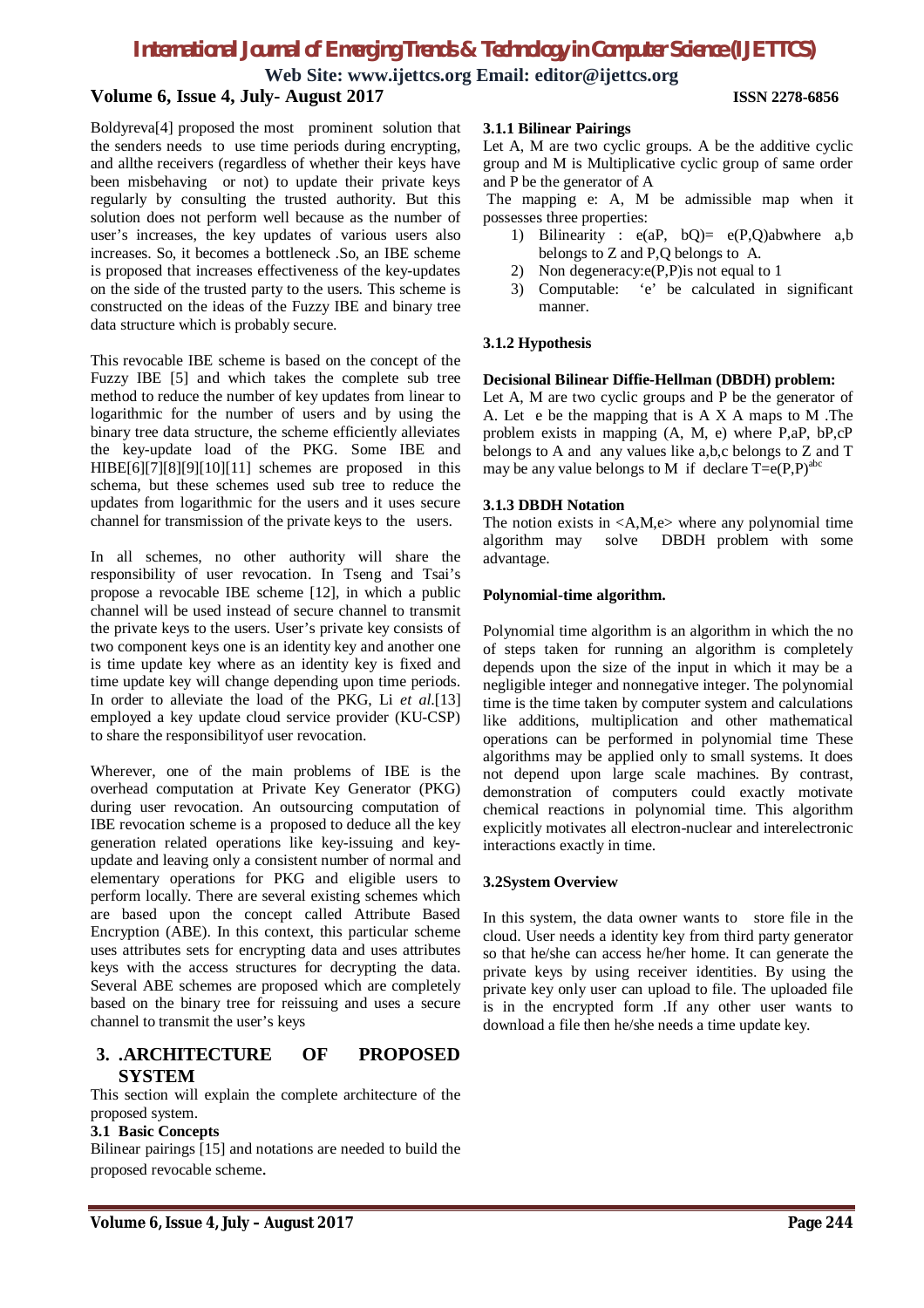**Web Site: www.ijettcs.org Email: editor@ijettcs.org Volume 6, Issue 4, July- August 2017 ISSN 2278-6856**



**Fig 1** Architecture of the ProposedSystem

Time update keys will be send to the user mails by CRA on the request of PKG. Finally, by using time update keys the user can download the files.In this scheme, CRA can revoke the misbehaving users and activate the users Revocation and Activation procedure completely depends upon the CRA.

This scheme consists of two CRAs and two PKGs .User has a choice to choose any CRA and should choose corresponding PKG. The proposed scheme possesses the advantages of various IBE schemes. The proposed system will present the structure of our revocable IBE scheme with CRA and explain its security notions to model feasible threats and attacks. It solves both the un-scalability and the inefficiency.

#### **3.3Modules**

There are some modules in this scheme. Lets us mention about them

#### **Cloud Revocation Authority**

Computation and communication costs are more in previouslyproposed IBE schemes than our scheme. The other drawback is unscalability because that the KU-CSP is needed to keep a secret value for each user. To eradicate these problems, a new authority which is named as Cloud Revocation Authority (CRA) is proposed. So that the performance is significantly improved and the CRA holds a one only one master key for all the users.

#### **b)Private Key Generator:**

This is third party generator which is used to generate the private keys that are identity keys and time updates keys. It generates these keys by using master time keys and master secret keys. Multiple CRA's and PKG's will be used to reduce the load when there are more number of users..

#### **3.4 Algorithms**

**T**he Proposed IBE scheme consists of five Algorithms[14]. These algorithms are mentioned below

#### **System set up Algorithm**

This is an algorithm which is performed by the PKG and it takes secret parameter and time periods and returns master secret key with itself and secret time key to CRA.

#### **START:**

- Let S be the Secret parameter and T be the time Period
- It outputs time key be the Master Secret Key A and Master Key B

#### **END:**

#### **Identity Key Algorithm**

This is an algorithm performed by PKG and takes master secret key and receivers as inputs and return identity key.

#### **START:**

- Random  $s = new Random()$
- $\bullet$  int a = s.nextInt() +any number;
- System.out.print(a);
- return a

#### **END:**

#### **Time key update Algorithm**

This is an algorithm which is performed by the CRA and uses the master time key and user's identity and a periodto compute the user's time update keyfor that period and CRA returns the time update keyto the user via a public channel (e.g. e-mail).

#### **START:**

- ResultSetrs
- String email
- $\bullet$  If rs.next()
- String time=rs.get String(time)
- String tkey=new.TripleDes().encrypt(time)
- Http session timekey=request.getsession(true)
- timekey.setAttribute(tkey)
- timekey.setAttribute(fname)
- new mailSender.Sendmail(mail, tkey)

#### **END:**

#### **Encryption Algorithm**

Encryption is algorithm which is performed by a user. The user takes message, a receiver's identity and a current period i as input and gives a cipher text .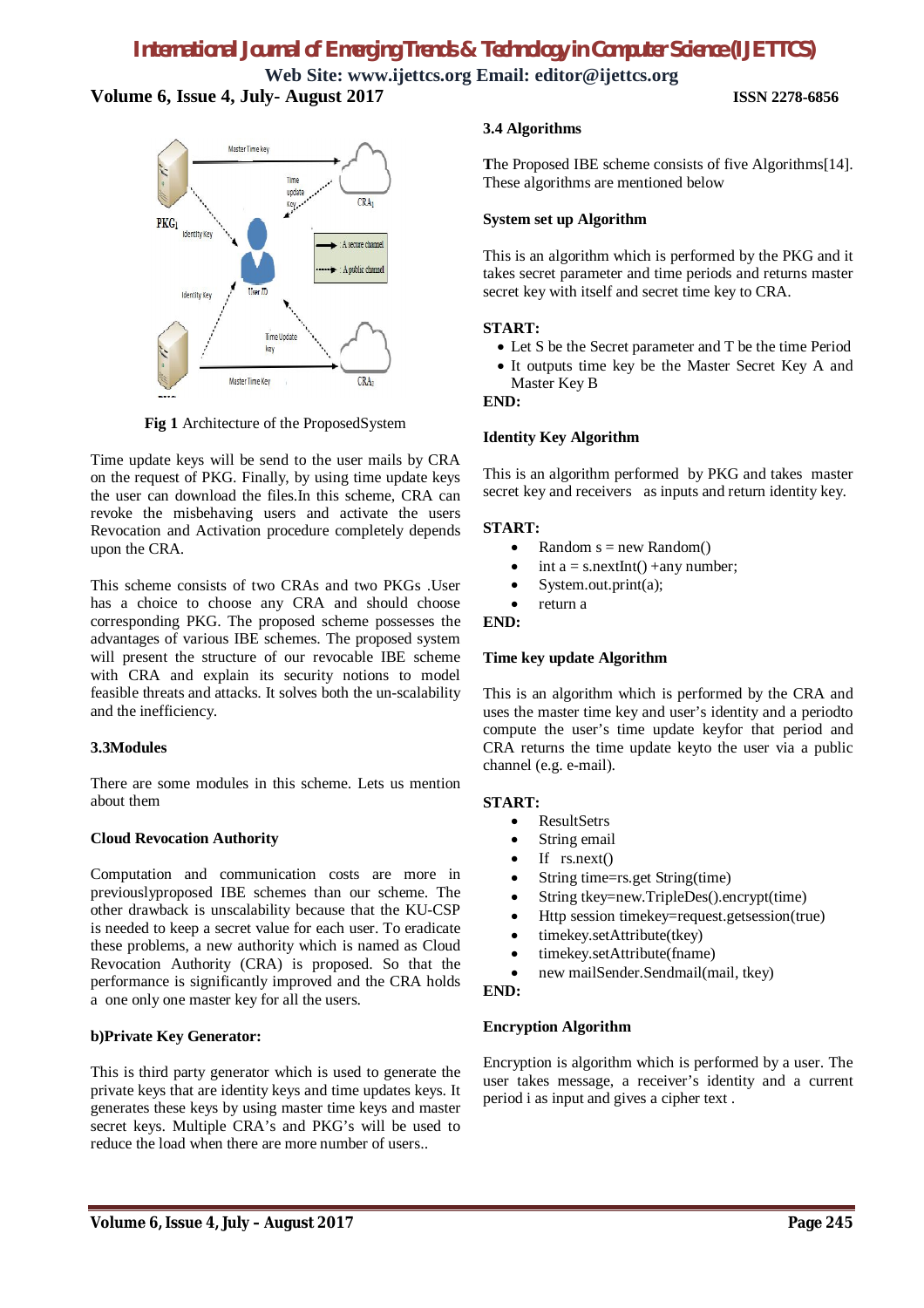**Web Site: www.ijettcs.org Email: editor@ijettcs.org**

# **Volume 6, Issue 4, July- August 2017 ISSN 2278-6856**

#### **START:**

function encrypt(String unencryptedString)

- String encryptedString := NIL
- try
- cipher.init(Cipher.ENCRYPT\_MODE, key)
- plainText := unencryptedString.getBytes(UNICODE\_FORMA T)
- encryptedText := cipher.doFinal(plainText)
- encryptedString := new String(Base64.encodeBase64(encryptedText)) catch (Exception e) e.printStackTrace()

returnencryptedString **END:**

#### **Decryption Algorithm**

Decryption is an algorithm which is performed by a user. User takes ciphertext and the private keys consists of identity key and time update keys as inputs and outputs the corresponding plaintext .

#### **START :**

function decrypt(String encryptedString)

String decryptedText := NIL

try

- cipher.init(Cipher.DECRYPT\_MODE, key)
- encryptedText=Base64.decodeBase64(encryptedS tring)
- plainText := cipher.doFinal(encryptedText)
- decryptedText := new String(plainText)

catch (Exception e) e.printStackTrace()

returndecryptedText

#### **END:**

# **4. IMPLEMENTATION AND RESULTS**

In this section, the implementation of how IBE can be done and the results of implementation will be presented.



**Fig 2**: Overview of Implementation The above figure will represents overall implementation process and various procedure

In registration process, user get registered and obtain user name and password but cannot access even after registration. For login, activation of user should be done.

The activation of user can be done by CRA. For the activation of user, he/she should login in CRA and CRA can activate the user. After activation, if user wants to upload and to view his/her home, user needs a private key called identity key. To get an identity key, he/she should login into PKG

After login into PKG, the PKG will send identity key to user mail and by using identity key. The user makes use of that key and can access login into his/her home.





File can be uploaded by the user.



**Fig 4:** Storage of Encrypted file



**Fig 5:** Downloading of file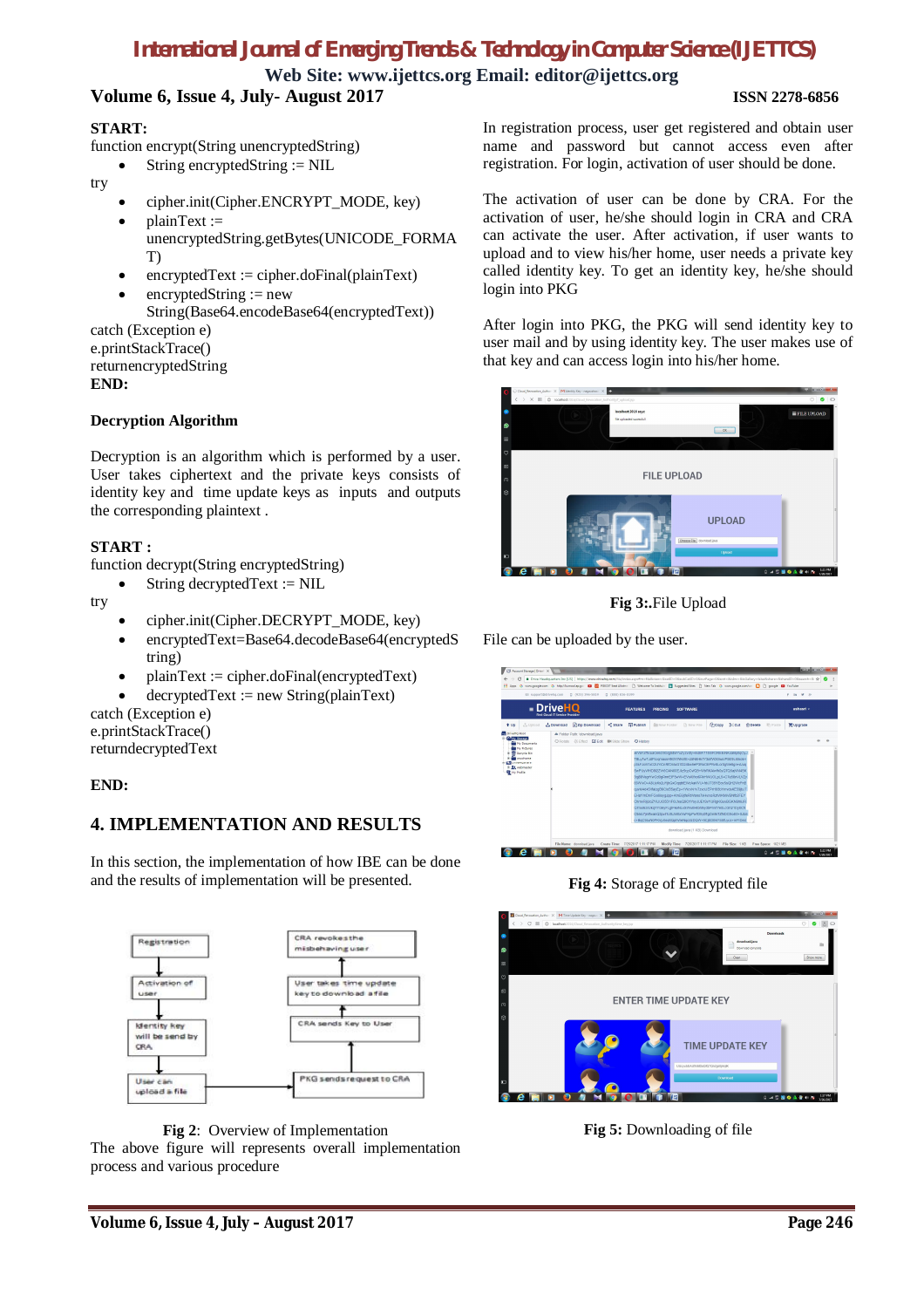**Web Site: www.ijettcs.org Email: editor@ijettcs.org**

#### **Volume 6, Issue 4, July- August 2017 ISSN 2278-6856**

The file can be stored in encrypted form. User requires time update key for downloading the file and for this PKG send master time key request to CRA. After getting request from PKG, CRA sends the time update key to user mail.

Time update Key will be sent to mail and by entering the time update key the user can download the file. Revocation is the main process in IBE and the Cloud Revocation Authority (CRA) is main responsible for this process and it can revoke the misbehaving user .User can download the files and see the details of downloaded files.



#### **Fig 6:** Revocation Process

#### **5. COMPARISON OF VARIOUS IBE SCHEMES**

Severalcomparisons are made on different IBE schemes. Table1 mentioned below will describe various comparisons of our scheme. The channels which are used in these all schemes are the Public channels. Public channel which is used in these schemes will be EMAIL. In Tseng scheme, outsourcing computation will not done by other authority and the computation will be completely done by only PKG.So, the load the on the PKG will be more in Tseng scheme than other two schemes .But in Lie and our scheme the computation will be outsourced to third party authority .In these two schemes, many secret time keys are used to generate time update keys in which each user needs one time key to generate their time update keys. But in our scheme, only one master time key will be required to generate time update keys of all users. So, scalability of our scheme is established.

The figure 5.1 shows that cost of computation for key update is more in Li scheme than this scheme





The Figure 5.2 will show that computation encryption for cost is more in ourscheme and computation for decryptioncost will be less in this scheme



**Fig 8:** Comparison of Encryption and Decryption cost in both schemes

|                                           | Tseng and<br>Tsai<br>scheme | Li el at<br>scheme | Our<br>scheme     |
|-------------------------------------------|-----------------------------|--------------------|-------------------|
| Key issue<br>channel                      | Public<br>channel           | Public<br>channel  | Public<br>channel |
| Outsourced<br>computation to<br>authority | No                          | Yes                | Yes               |
| Work load on<br>PKG                       | High                        | Low                | Low               |
| No of master<br>time keys                 | N                           | N                  |                   |
| Scalability of<br>authority               | No<br>support               | Un<br>scalability  | Yes               |

#### **Table 1** Comparison of All Schemes

### **6. SECURITY NOTIONS**

This scheme is more secure under attacks because of decisional bilinear Diffie Hellman notion .CRA holds two types Adversaries.

#### **a) Type 1 Adversary (Inside revoke user):**

The CRA authority has a right to revoke the user at any time period. User has a unique identity key and time update keys and time update key may be changed at every time.

#### **b) Type 2 Adversary (outside revoke user):**

In this type, User can get the unique identity key and time update key which change at relevant time periods .CRA computes time update keys for all users. If this adversary triesto attack a user home and then CRA will block the misbehaving user.

#### **7.CONCLUSION AND FUTURE ENHANCEMENTS**

In this paper, identity based encryption scheme is proposed for efficient revocation and data access control. Previously proposed IBE scheme became inefficient because of more load on PKG and has several secret keys for many users which lead to un-scalability. In this context, an IBE scheme with Cloud Revocation Authority (CRA) is